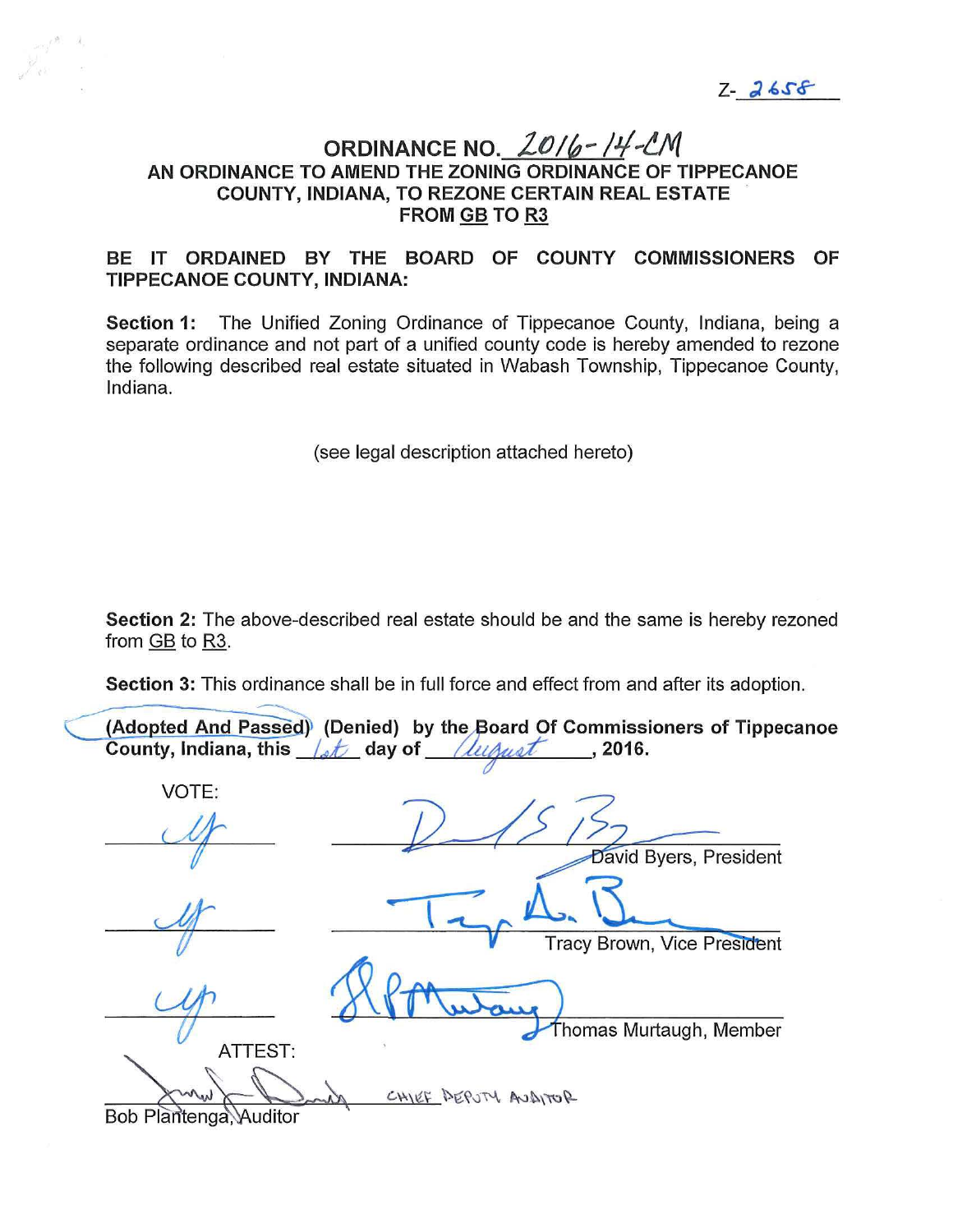# $2016 - 14 - 214$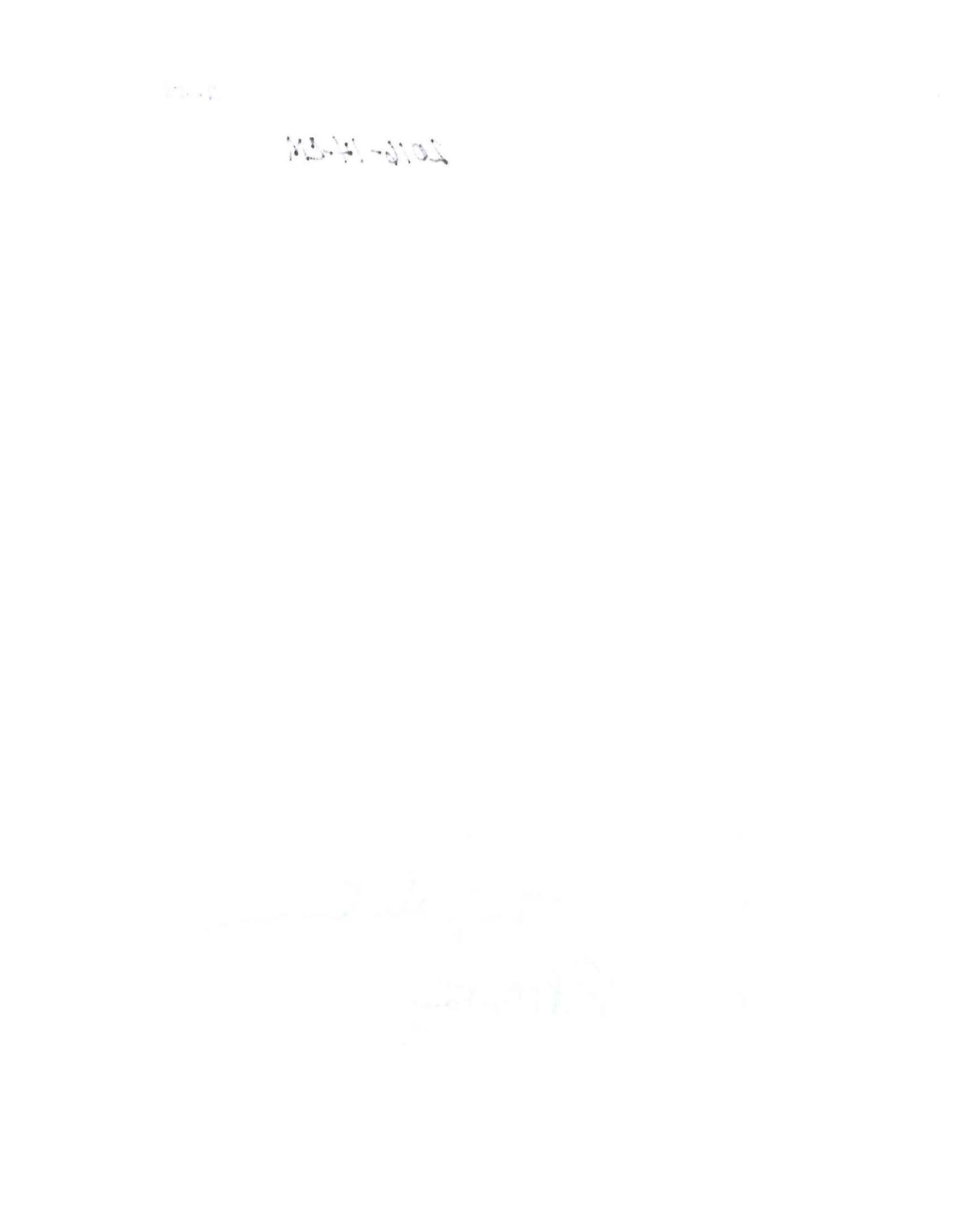#### LEGAL DESCRIPTION: (TRACT 1)

A part of the Southeast Quarter of Section Ten (10), Township Twenty-Three (23) North, Range Five (5) West, Wabash Township, Tippecanoe County, Indiana, being a part of the property depicted on a plat of survey by The Schneider Corporation, Document No. 01000713, recorded January 11, 2001 in the office of the Tippecanoe County Recorder, being more completed described as follows, to wit:

COMMENCING at the Southeast comer of said Quarter-Section 10-23-5; THENCE northerly along easterly line of said Quarter-Section North 00°47'27" West, 40.00 feet to the projection of the southerly line of Lindberg Village Commercial Subdivision property as recorded in Document # 06007423, 4/19/06, Plat Cabinet 8, Slide 47, Tippecanoe County Recorder; said point also being the POINT OF BEGINNING of the herein described tract;

THENCE westerly along said projection South 89°10'01" West, 341.21 feet to the easterly line of said Commercial Subdivision; THENCE northerly along easterly line of said Commercial Subdivision North 00°49'59" West, 312.46 feet to the northerly line of said Commercial Subdivision; THENCE easterly along the projection of the northerly line of said Commercial Subdivision North 89°12'29" East, 341.44 feet to said Quarter-Section line; THENCE southerly along said Quarter-Section line South 00°47'27" East 312.21 feet to POINT OF BEGINNING, containing 2.447 acres, more or less.

EXCEPTING the following, as follows, to wit:

COMMENCING at the Southeast comer of said Quarter-Section 10-23-5; THENCE northerly along easterly line of said Quarter-Section North 00°47'27" West, 40.00 feet to the projection of the southerly line of Lindberg Village Commercial Subdivision property as recorded in Document # 06007423, 4/19/06, Plat Cabinet 8, Slide 47, Tippecanoe County Recorder; THENCE westerly along said projection of the southerly line of said Commercial Subdivision South 89°10'01" West, 30.00' to the easterly line of Tippecanoe County right-of-way tract as described in Document # 201616005449, 4/6/2016, Tippecanoe County Recorder, said point also being the POINT OF BEGINNING of the herein described tract;

THENCE continuing along southerly line of said right-of-way tract South 89°10'01" West, 18.70 feet to the westerly line of said right-of-way tract, THENCE along the westerly bounds of said right-of-way tract for the following four  $(4)$  courses: (1) North  $28^{\circ}17'14''$  East, 14.04 feet (2) North 01°05'10" East, 90.19 feet (3) North 01°02'28" West, 77.34 feet (4) North 01°11'11" West, 132.50 feet to the projection of the northerly line of said Commercial Subdivision; THENCE easterly along said projection of the northerly line of said Commercial Subdivision North 89°12'29" East, 10.18 feet to the easterly line of said right-of-way tract; THENCE southerly along said right-of-way tract South 00°47'27" East, 312.23 feet, to the POINT OF BEGINNING, containing 0.072 acres, more or less.

SUBJECT TO ALL RESTRICTIONS, EASEMENTS, AND RIGHT-OF-WAY OF RECORD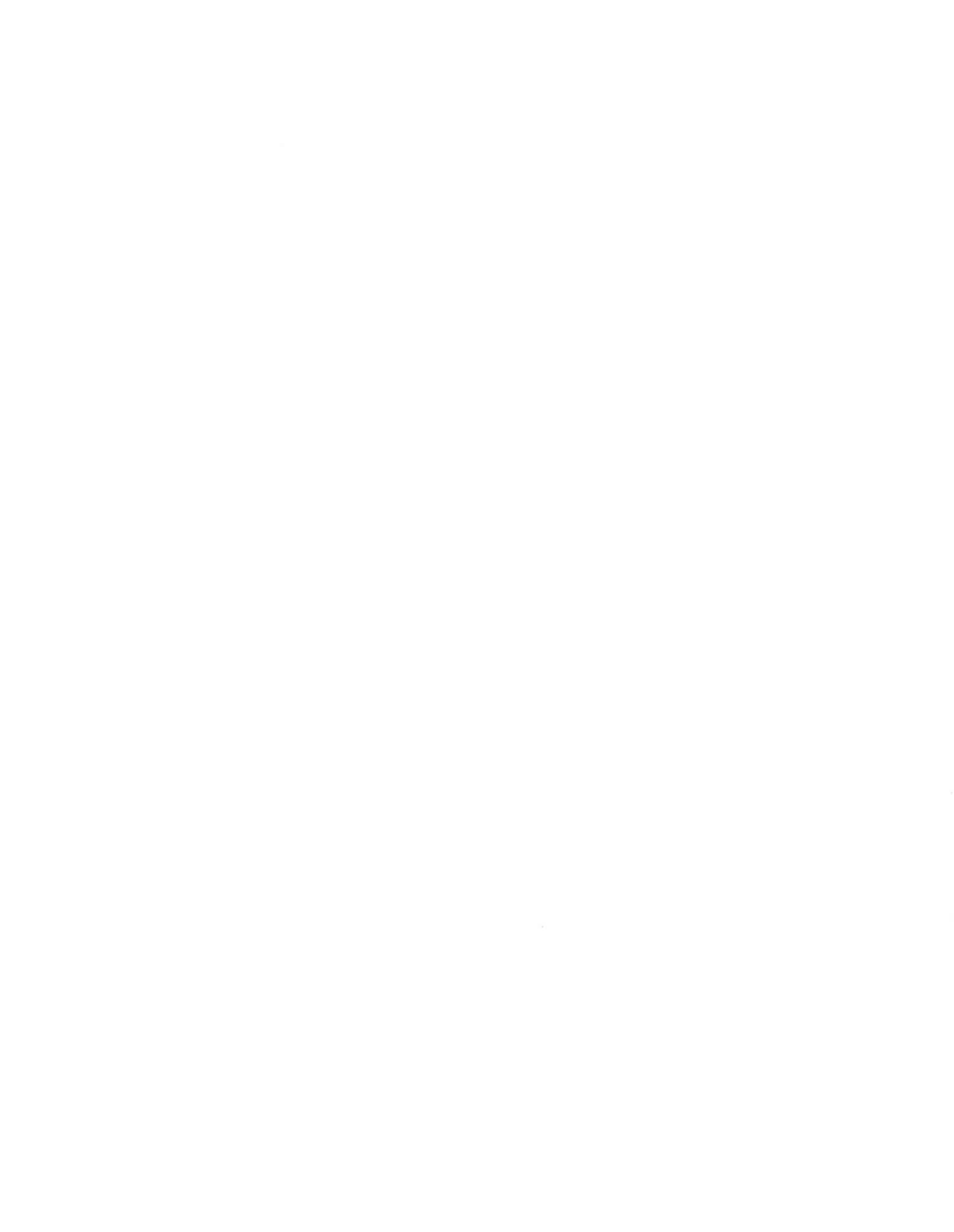$\mathcal{A}_{re}$  *Plan Commission* 

of TIPPECANOE COUNTY

20 NORTH 3RD STREET LAFAYETTE, INDIANA 47901-1209

(765) 423-9242 (765) 423-9154 [FAX] www.tippecanoe.in.gov/apc

SALLIE DELL FAHEY EXECUTIVE DIRECTOR

July 21, 2016 Ref. No.: 16-169

Tippecanoe County Commissioners 20 North 3<sup>rd</sup> Street Lafayette, IN 47901

#### **CERTIFICATION**

RE: **Z-2658--TIPPECANOE DEVELOPMENT, LLC (GB to R3):**  Petitioner is requesting rezoning of 2.375 acres located at the northwest corner of Lindberg and Klondike Roads, Wabash 10 (SE) 23-5.

Dear Commissioners:

As Secretary to the Area Plan Commission of Tippecanoe County, I do hereby certify that at a public hearing held on July 20, 2016 the Area Plan Commission of Tippecanoe County voted 12 yes - O no on the motion to rezone the subject real estate from GB to R3. Therefore, the Area Plan Commission of Tippecanoe County recommends to the Tippecanoe County Commissioners that the proposed rezoning ordinance be APPROVED for the property described in the attachment.

Public Notice has been given that this petition will be heard before the Tippecanoe County Commissioners at their Monday, August 1, 20.16 regular meeting. Petitioners or their representatives must appear to present their case.

Sincerely,

Sultantin,<br>*Multi Dulle Fahey*<br>Executive Director

SDF/lmu

Enclosures: Staff Report & Ordinances

cc: Derrin Sorenson, Tippecanoe Development Daniel Teder Mike Wolf, Tippecanoe County Building Commissioner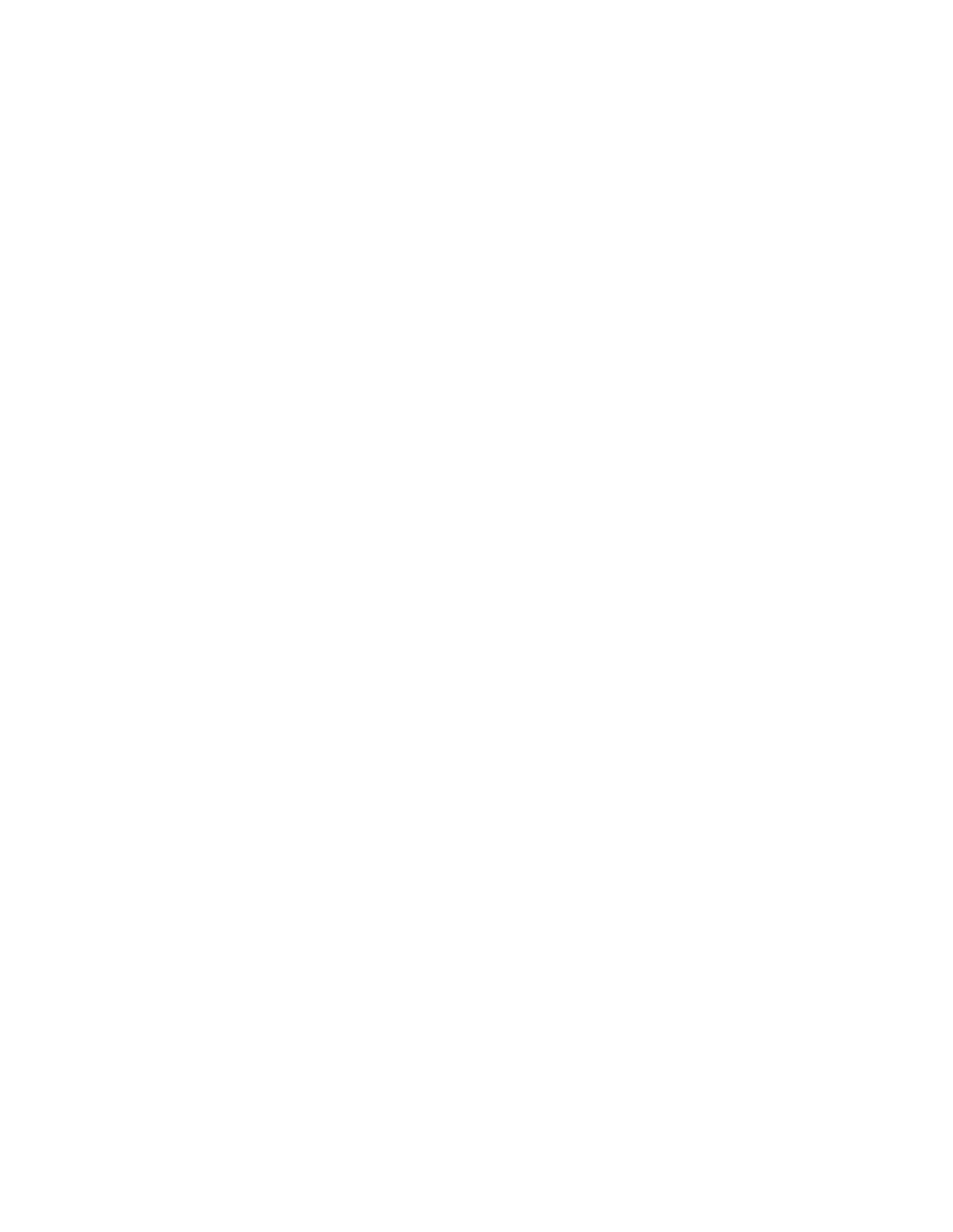# Z-2658 TIPPECANOE DEVELOPMENT, LLC (GB to R3)

STAFF REPORT July 14, 2016

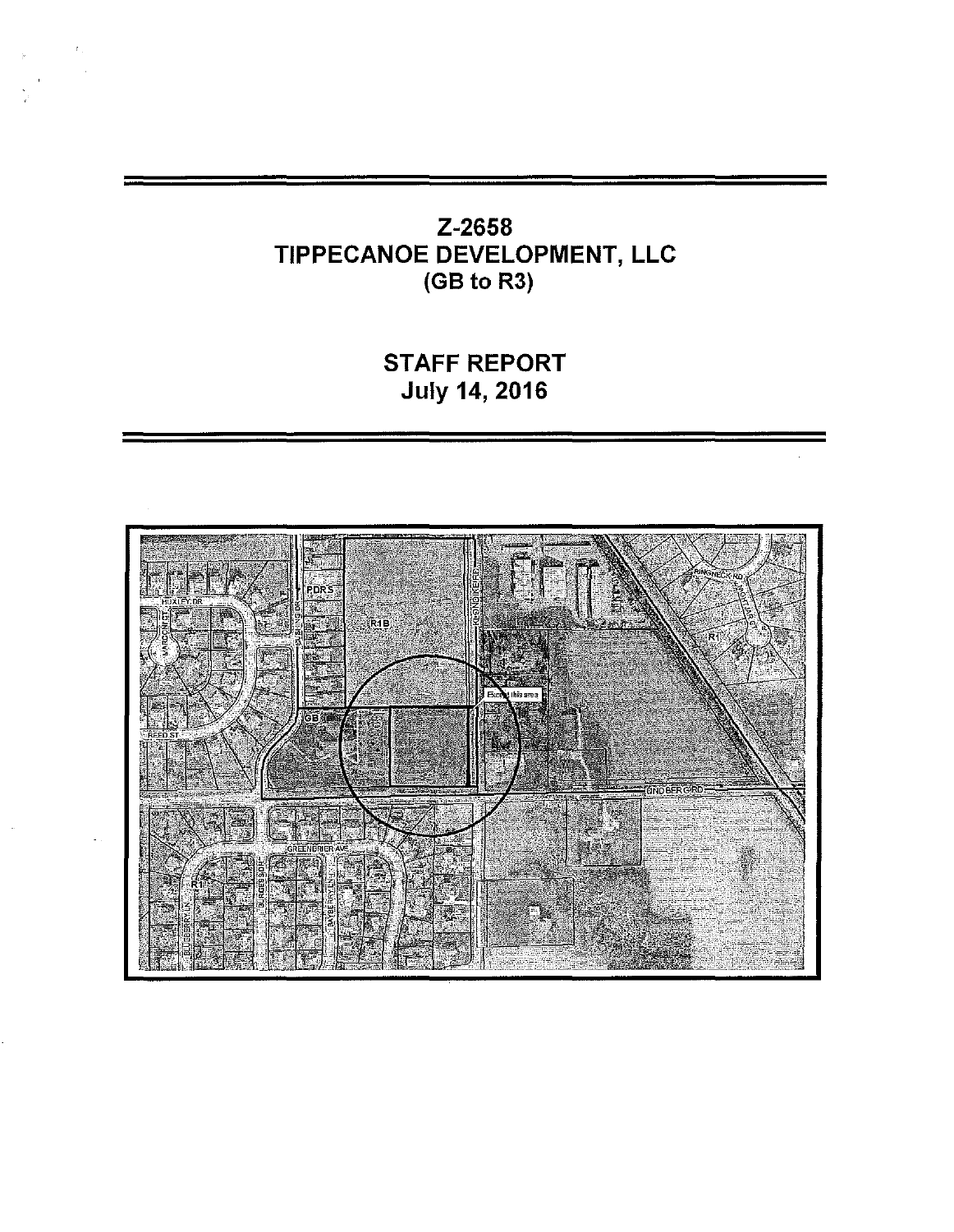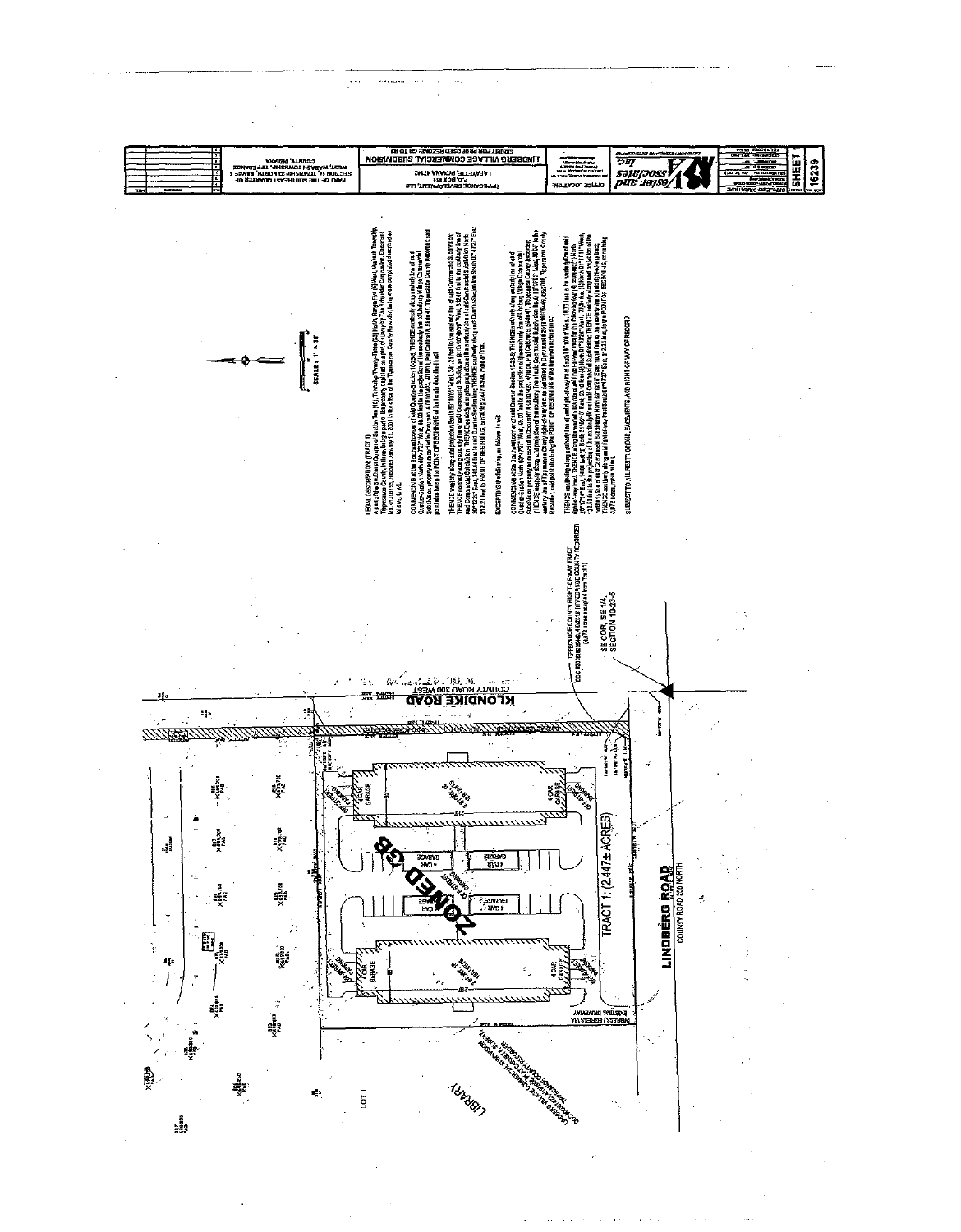## **Z-2658 TIPPECANOE DEVELOPMENT LLC GB to R3**

**Staff Report July 14, 2016** 

#### **REQUEST MADE, PROPOSED USE, LOCATION:**

Petitioner and owner, Tippecanoe Development LLC (represented by attorney Dan Teder of Reiling, Teder & Schrier) is requesting rezoning of 2.375 acres to allow the construction of two apartment buildings with 32 units (all one bedroom) located at the northwest corner of Lindberg and Klondike Roads, Wabash 10 (SE) 23-5.

#### **ZONING HISTORY AND AREA ZONING PATTERNS:**

This site was part of a larger 22 acre rezone from A to NB (Z-1921) approved in March 2000, along with several other rezone petitions for the overall Lindberg Village residential development. About three years later (August 2003), 13 acres of the original NB site was rezoned to GB (Z-2132). The remaining 9 acres was incorporated into the Lindberg Village Planned Development (Z-2131 - August 2003), located northwest of the current rezone site. The planned development also replaced R3 zoning from the original rezones in 2000. Adjoining on the north, petitioner is currently developing the 7.8 acre Phase 6 of Lindberg Village single-family subdivision, which was rezoned from GB to R1B (Z-2580) two years ago (July 2014). Properties to the west and east are also zoned GB. Farther west, south and southeast are large areas of R1 zoning.

#### **AREA LAND USE PATTERNS:**

These 2.375 acres are open and undeveloped. In December 2005, the 13 acre GB tract was granted primary approval as Lindberg Village Commercial Subdivision, which includes this site as part of Block A. The Klondike Branch of the Tippecanoe County Public Library was built on a 3 acre lot in Phase 1 of this commercial subdivision (recorded in April 2006). Lindberg Village Phase 6 is the northern 3/4 of Block A and this site is the remainder. To the east, across Klondike Road, is a self-storage warehouse facility, a few single-family homes and a roofing business. To the south, across Lindberg Road, is Green Meadows - a single-family subdivision.

#### **TRAFFIC AND TRANSPORTATION:**

Klondike and Lindberg Roads are both classified by the Thoroughfare Plan as rural secondary arterials. The County has reconstruction and widening projects planned for both these roads, which will include a roundabout at the intersection. The Klondike Road project is scheduled to begin construction in mid-2017, and Lindberg Road is programed to follow about a year later. Access for this proposed apartment development is intended to be from the existing Lindberg Road entrance and private

1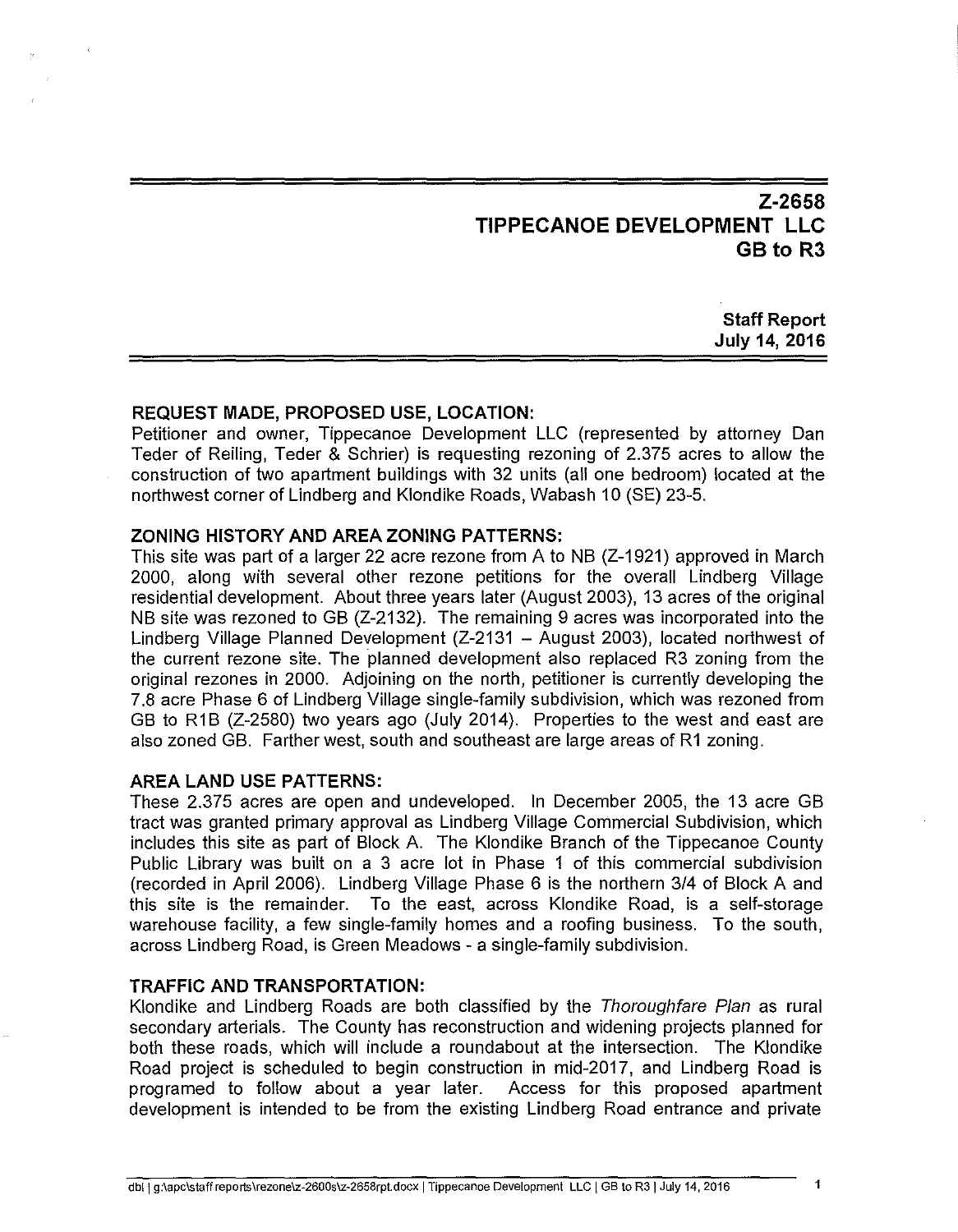drive located mostly on-site at the southwest corner, running along the entire west boundary. The library parking lot has a connection to this drive at the north end.

#### **ENVIRONMENTAL AND UTILITY CONSIDERATIONS:**

Sanitary sewer and water service are available from existing American Suburban Utilities and Indiana American Water Company mains, respectively. This site is part of the overall Lindberg Village development drainage scheme. The County Drainage Board will need to approve the stormwater and erosion control plans as part of the subdivision construction plans.

#### **STAFF COMMENTS:**

For the past 16 years the commercial zoning (both NB and GB) of this site has created no interest in commercial development at this corner of the Lindberg Road and Klondike Road intersection. As a result, petitioner wishes to proceed with this multi-family residential development. Although petitioner cannot be held to the plans submitted with this rezone request, they are fairly detailed and show substantial investment to the plan. Application for a major multi-family subdivision will be required to proceed if the rezone is successful. Being that this proposal is not overly dense (only 13.5 units per acre) and the access has already been established near this busy and soon to be improved intersection, staff has no objection.

#### **STAFF RECOMMENDATION:**

Approval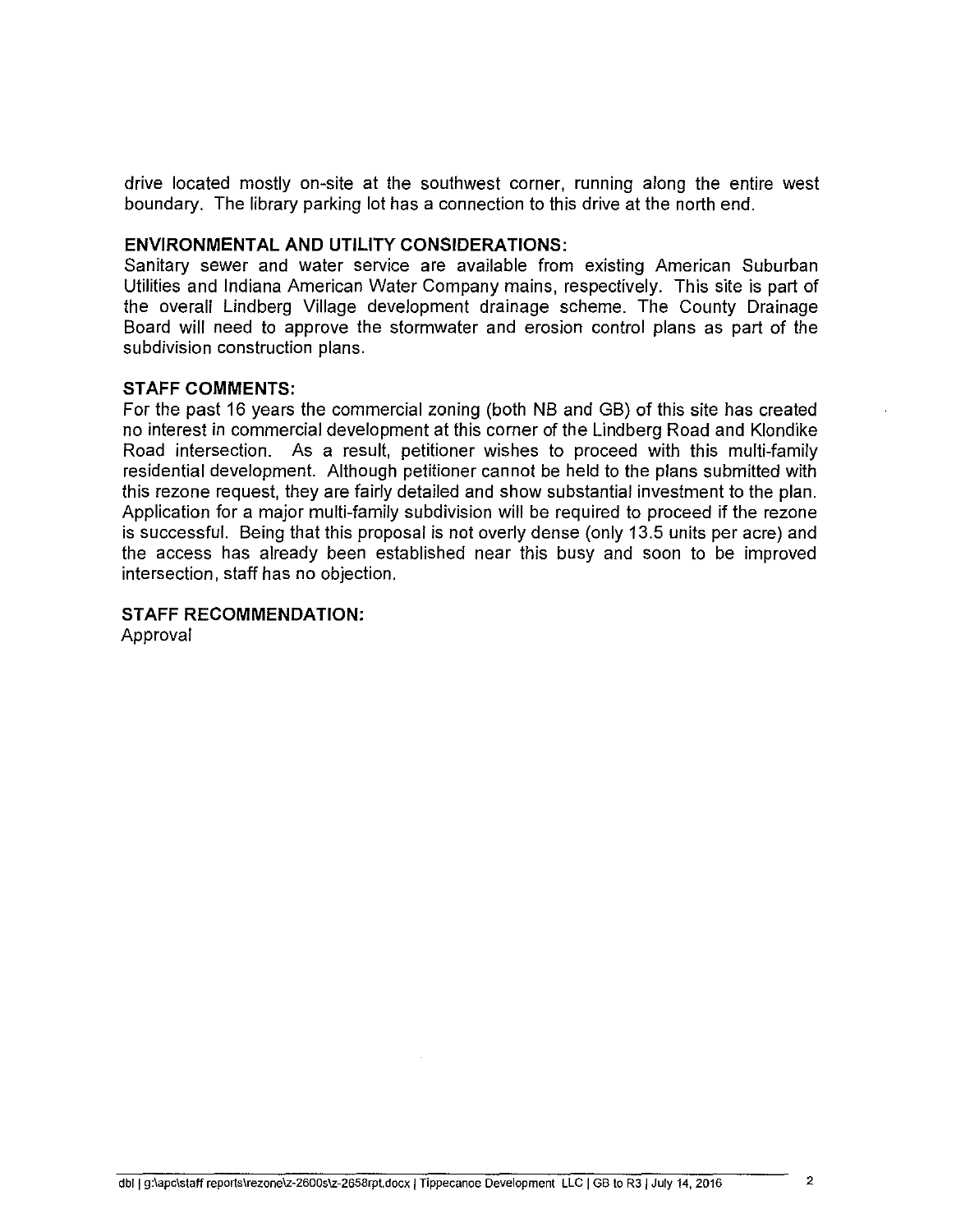